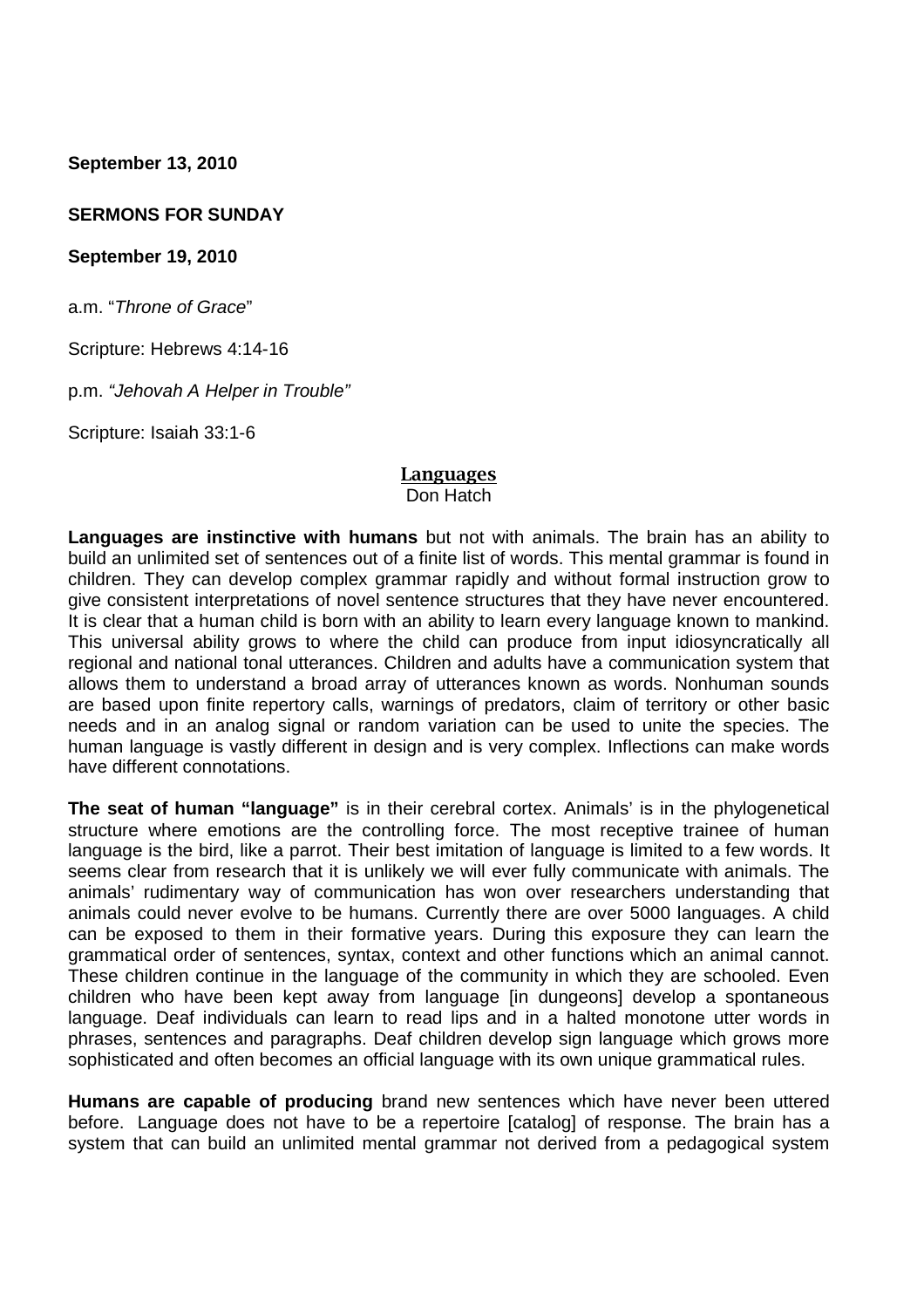[teaching system]. Children produce a complex grammar rapidly and without formal instruction and grow to interpret complex sentences which they have never encountered. Therefore, children must have an innately mental operation with common ability for language that tells them how to distill the syntactic patterns of their parent's speech. Children have a capacity for greater output of language than they receive. The more that is learned about human language, the more it is realized how different human speech is from the communications of animals.

**Humans are able to make a wide range** of sounds because of their larynx which is situated in the throat. Sound is created in this chamber; the pharynx is above the vocal chords. The expanded pharynx is a key to producing the full range of articulation. In all mammals, excluding humans, the high larynx in the throat allows the animal to breathe and drink at the same time. As a corollary a small pharyngeal cavity limits the range of sound. The human larynx is positioned lower than an animal's, allowing the human a greater range of sound, but they cannot breathe and drink at the same time. Human babies are born with the larynx higher in the throat and can simultaneously breathe and drink, as during nursing. After eighteen months the larynx begins to migrate down the throat, reaching the adult position when the child is about fourteen months old. This demonstrates design. Human language is infinite. It is reflected by the part the brain plays in learning, retaining and adding more sounds and words frequently. There is no evidence that man evolved, nor has his ability to speak. Human language is a result of the physical apparatus which enables complex sounds and an association with the brain's adaption to understand these sounds. Speech was designed into the human anatomy. Philosophers are baffled by speech because it is imitative, like faith it comes by hearing. Therefore, the derived human language is common only to humans.

**Mankind can have an idea** and produce the object of their thought. The word for steamboat was not vocalized until it was invented. The invention of terms which express spiritual ideas must have been posterior to the concept. Spiritual things are learned from a source greater than man. Man, Adam was created full grown and God spoke with him and Eve in the garden. They learned the language of God with it spiritual terms. Mankind had the facilities to speak the moment of creation. It took God to give them the original language and their children learned from them. Such things as altar, priest, religion, sacrifice and like terms could have only come from God. These terms came by direct revelation. God gave the words and the innate quality of man to speak was launched in the Garden of Eden. Where did language come from? It came from God, not long periods of evolution. Man is a special creation. Raise your voice in praise to God. We sing with the spirit and understanding.

### **FAMILY CARE: A Message from Our Shepherds**

I would like to share some thoughts about vain religion as taken from Wayne Jackson's book entitled "Notes From The Margin of My Bible" Volume I Old Testament.

"It is commonly believed by many that so long as a person is religious—in some generic way—he is well pleasing to God. The notion is popular that man is free to direct his own manner of service to the Creator. And for many, there is little connection between one's religious exercises and his daily life. Worship God—then live as you please—is the sentiment of legions. Amos goes right to the heart of this philosophy when he speaks for God: *I hate, I despise your feast days, and I do not savor your sacred assemblies. Though you offer Me*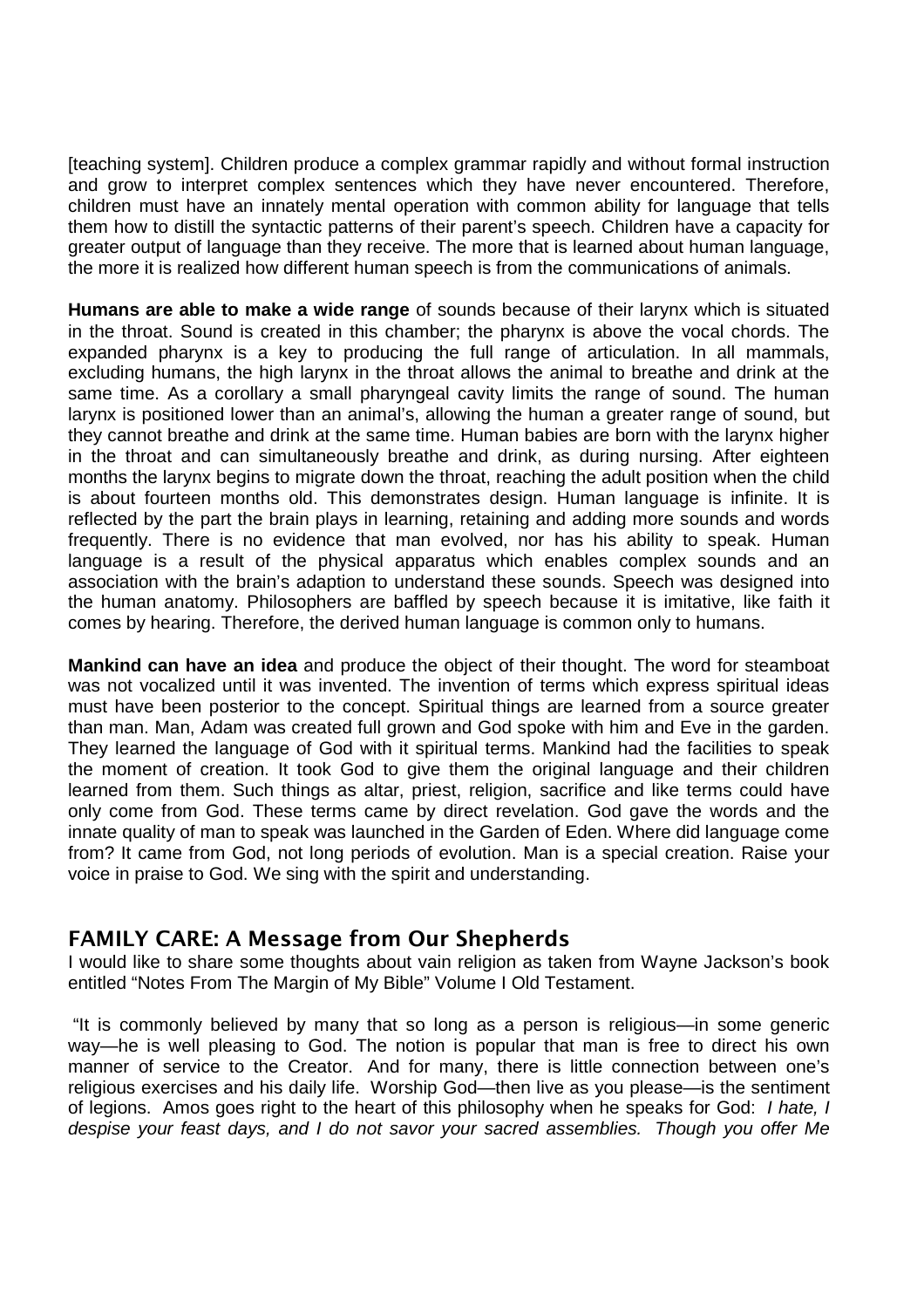*burnt offerings and your grain offerings, I will not accept them, nor will I regard your fattened peace offerings* (Amos 5:21-22). Insincere worship—worship divorced from justice and righteousness is vain. *But let justice run down like water, and righteousness like a mighty stream (*verse 24)*.* Thus, block off these two verses and in your margin note: *Religious ritualism, detached from godly living, is vain."*

May we all be conscious of how we worship and what we worship and our attitude about worship. This is a serious problem in our society today and it is our job as Christians to uphold the truth as we read about in the scriptures.

#### ~Jerry McKey

**The writings of Amos** are of peculiar interest to the student of the Bible. Amos was not a scholar but a prophet of Jehovah. He was a shepherd and fruit-tree-dresser. He had been trained in the school of Almighty God among the sons of the prophets. He reflected upon the life of his people and had a deep interest in the ordinary man's daily life.

"**Prepare to meet thy God**" (Amos 4:12). During the reign of Jeroboam, the son of Joash the kingdom of Israel was at the height of glory and its frontiers extended beyond the farthest point reached in the days of Solomon. This period of exemplary material prosperity and rapid growth of wealth produced merchant princes. The result was haughtiness and pride. There was intolerance of the poor and an administration of injustice in the land. The priests accommodated themselves with immoral practices unheard of heretofore. The sanctity of God was displaced with ungodliness among the people. **Preparing to meet God** in daily living was significant. If this was not heeded daily there was yet to come a day in which all would meet God. **Preparation was the voice of prudence**. One certain thing about life is that all must leave it (Heb 9:27). A godly manner of life does not discount daily living. The consciousness that we must prepare to meet God amends life with consistent attention to reasonableness of every word or deed. "Put on therefore, as God's elect, holy and beloved, a heart of compassion, kindness, lowliness, meekness, longsuffering…Let the word of Christ dwell in you richly; in all wisdom teaching and admonishing one another with psalms and hymns and spiritual songs, singing with grace in your hearts unto God. And whatsoever ye do, in word or in deed, do all in the name of the Lord Jesus, giving thanks to God the Father through him" (Col 3:12-18).

 $\sim$  Don Hatch

#### **CONSTITUTION DAY**

*Preamble to the United States Constitution* "We the People of the United States, in Order to form a more perfect Union, establish Justice, insure domestic Tranquility, provide for the common defence, promote the general Welfare, and secure the Blessings of Liberty to ourselves and our Posterity, do ordain and establish this Constitution for the United States of America". The Constitution of the United States of America is the supreme law of the United States. The Constitution is the framework for the organization of the United States government and for the relationship of the federal government with the states, citizens, and all people within the United States. The Constitution was adopted on September 17, 1787, by the Constitutional Convention in Philadelphia, Pennsylvania, and ratified by conventions in each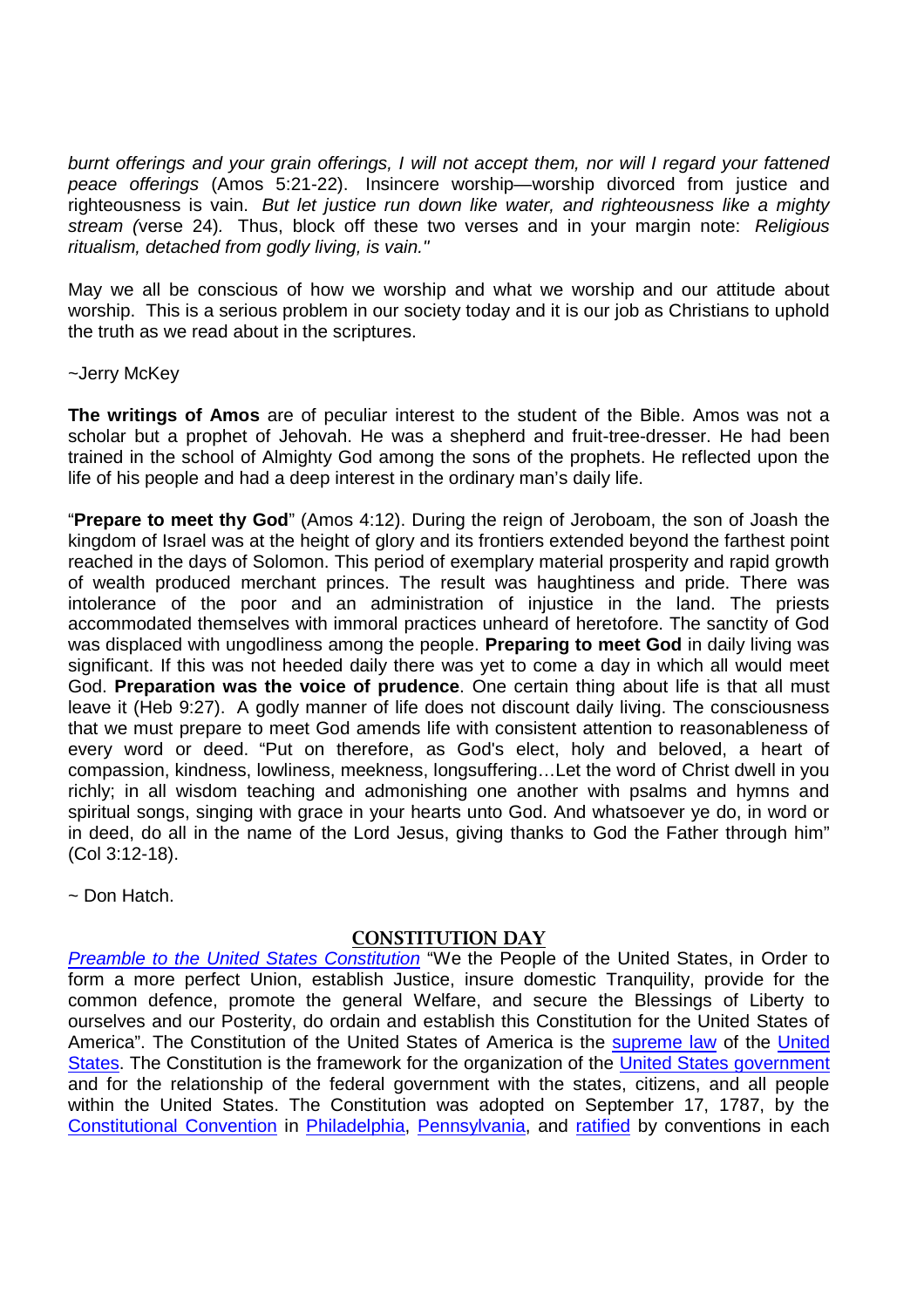U.S. state in the name of "The People". The Constitution has been amended twenty-seven times; the first ten amendments are known as the Bill of Rights. The handwritten original document penned by Jacob Shallus is on display at the National Archives and Records Administration in Washington, D.C.

In our country there are Judeo-Christian principles reflected in our common culture and complex ideas. These moral principles are derived from the complementary ideas of free will, moral accountability of the individual rather than the group, the spiritual imperative of imperfect man's struggle to do what is right and existence of true moral law in the teachings of Jesus Christ and the Jewish prophets. Along with the Declaration of Independence and the Constitution there is a rich an undeniable heritage which reflects these concepts. The Declaration and Constitution do not define nor tell us how moral life will be lived in this society. They do provide durable documents which structure our United States of America.

Only Judo-Christian principle held by the majority can explain the continuing moral integrity which we prize so highly. These values are manifested in the hope that life and pursuit of happiness will result in the **Golden Rule**. This maxim, ethical code and moral guideline demonstrates how one treats others as they would be treated. One should not treat others in a way one would not like to be treated. The **Golden Rule** has a long history and is restated frequently in other words. This basic and foundational rule is the heart of the constitution and bill of rights. This rule is the standard of resolving conflicts. "Therefore all things whatsoever ye would that men should do to you, do ye even so to them." (Mat 7:12).

Most Americans know that July  $4<sup>th</sup>$  is our nation's birthday. Some Americans know that **September 17<sup>th</sup>** is the birthday of our government, the date in 1787 on which delegates to the Philadelphia Convention completed and signed the U.S. Constitution. The ideals upon which America was founded, committing themselves to the rule of law, limited government with liberty, equality and justice are embodied in the Constitution. It is the oldest written constitution of any nation. **Constitution Day** is intended to celebrate not only the birthday of our government, but the ideas that make us Americans.

~ Don Hatch

#### **GREETER ASSIGNMENTS**

**Sunday, September 19, 2010**

*Front foyer:* Ilene Ashworth, Carol Swinney

*Back foyer:* Bill & Linda Matthews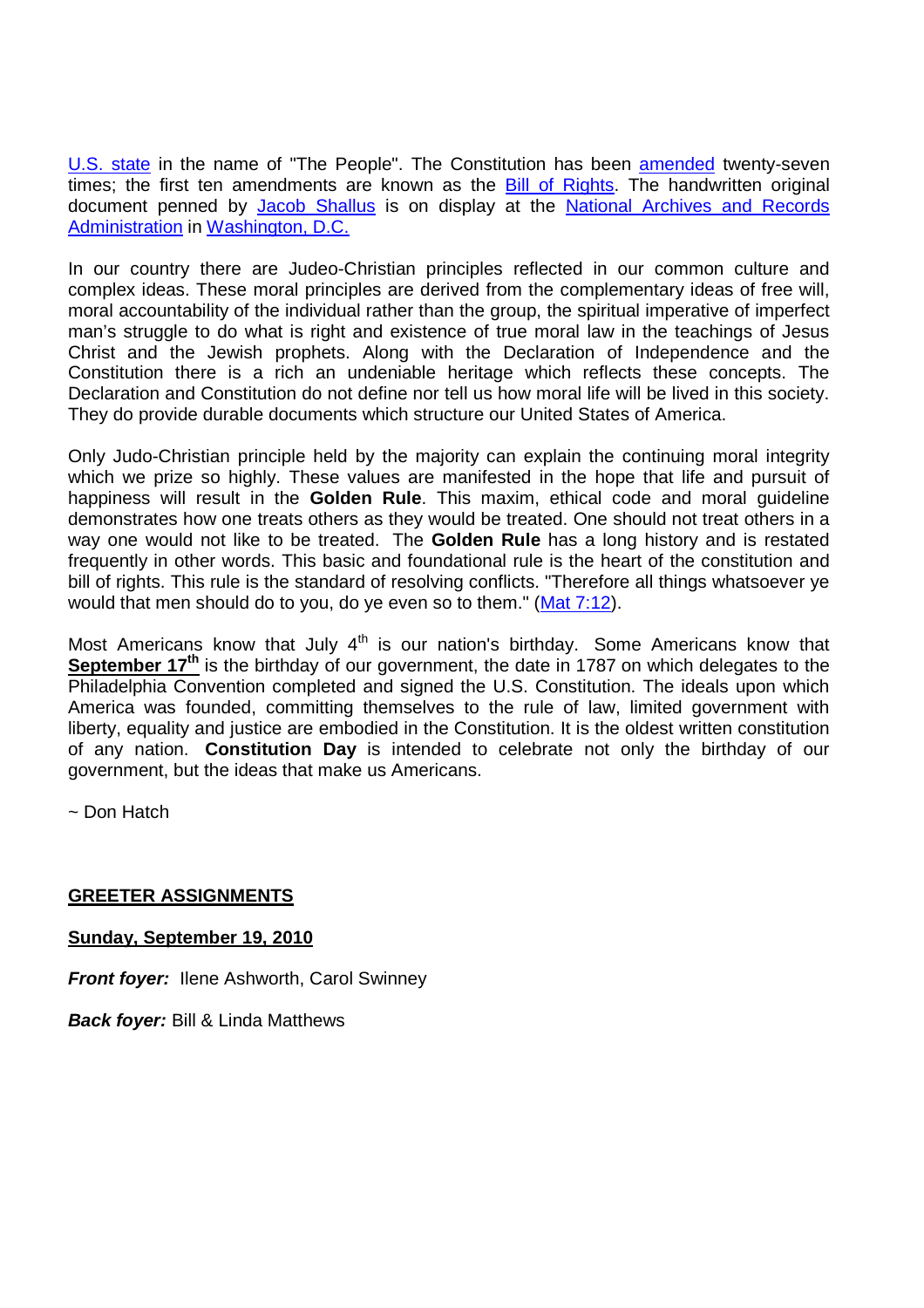#### **Sunday, September 26, 2010**

*Front foyer:* Nancy Pond, Roberta Price, Thomas Rathbun

*Back foyer:* Mike & Elizabeth Garrison

## **Family News:**

#### **MISSION PRINTING**

Mission Printing will meet **Sunday** at 4:00 p.m. in the Jr. Auditorium.

#### **SINGING SESSION**

The singing class will meet **Sunday** in room #116 at 5:15 p.m.

#### **MENS' GATHERING/DEVOTIONAL**

The **Monday morning** devotional will meet at 6:00 a.m. in the Annex.

#### **LADIES**

Ladies' class will meet **Tuesday**, **September 21st** at 9:30 a.m. with a lesson by Ilene Ashworth on "Sisters Across Time".

#### **BEAR PROGRAM**

Ladies, if you are interested in participating in the Bear Program, please sign the list that can be found in both foyers.

**39'ers**

The 39'ers will meet in the Annex next Monday, September 20<sup>th</sup> at 6:30 p.m. Bring a dish & a friend & enjoy the fellowship.

#### **ADDRESS CHANGES**

Please make these changes in your phone directory: **Mike Batot**, PO Box 165070, Irving, 75016; **Brandon & Stephanie Howard**, 425 Lincolnshire Dr., Irving, 75061, phone: 214-789- 7923.

#### **THANK YOU**

I appreciate you for thinking of me & praying for me during this time. Gail Hieronymus

#### **LUBBOCK LECTURESHIP**

The 13<sup>th</sup> Annual Lubbock Lectureship will be October 10-13, 2010. The theme is "Walking in the Light". Everyone who attends will be spiritually blessed & strengthened in the faith. The books produced are timeless & valuable for personal study. The lectureship is located at the Southside Church of Christ; see the advertisement on the back bulletin board.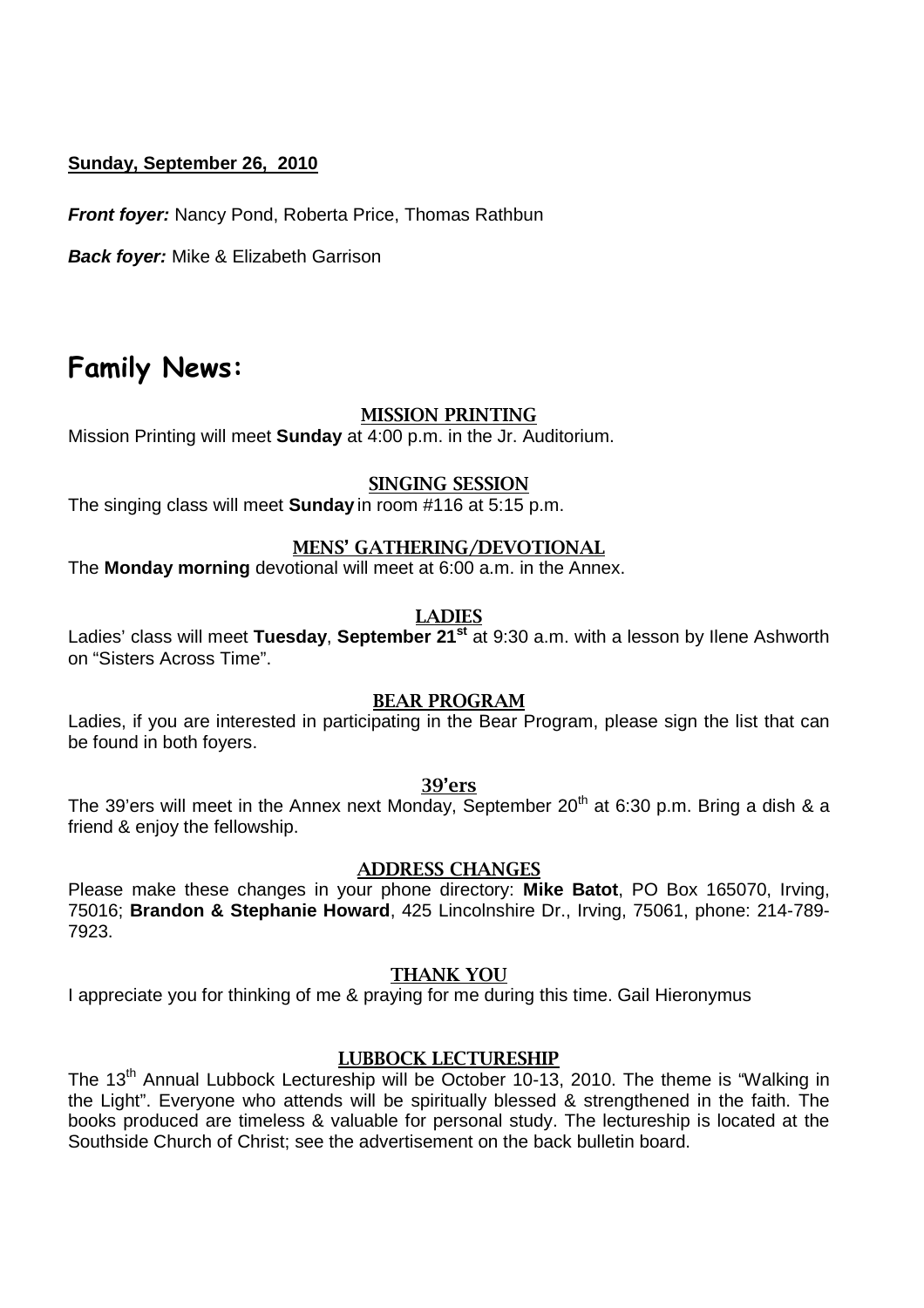### **WITH SYMPATHY**

Our hearts go out to the family of frequent visitor, **Le Roy Bufe**, who passed away last Friday. Visitation will be at Ben Brown this evening (9/13) from 6-8 p.m.; services will be held at Our Redeemer Lutheran Church tomorrow at 2:30 p.m.

Also, please remember in prayer the family of **Donna Williams** (Bobbie Williams' daughter-inlaw) who passed away last Friday night. Visitation will be from 6-8pm tomorrow (9/14) at the Boze-Mitchell-McKibbin Funeral Home in Waxahachie; services will be at the Maypearl Church of Christ at 11am Wednesday, 9/15.

#### **NEWS OF THE SICK**

**∙Billie Beverly** is scheduled for back surgery tomorrow (9/14) at Baylor/Irving.

**∙Grady Fowler** will have surgery in Plano on 9/17.

**∙Tom Prince** will have another injection in his back on September 28<sup>th</sup>.

**∙Carolyn Renfro** is ill at home.

**∙Frances Tipton** had knee replacement surgery last week & is now in Arlington Rehab, room #136.

**∙Faye West** is having surgery today (9/13) on a carotid artery.

**∙Gail Hieronymus** (Mike Garrison's daughter) underwent surgery last week for cancer which is more serious than first diagnosed.

**∙Donna Ruth** (Joann Hatch's sister) fell & broke her shoulder which is complicating other health issues.

**∙Charlotte Terry** (frequent visitor, Sharon's mother) will undergo heart bypass surgery today (9/13) at Baylor/Irving.

#### **CONTINUOUS PRAYER CONCERNS:**

Evelyn Armstrong, Erma Lee Baker, Bobby Bowen, Fauna Garrett, Billie Gilliam, Don & Judy Hancock, Jean Kelly, Jack & Frances LaFerney, Garldean Latham, Everett Newton, Tom Prince, Jan Smithson, Faye West, Thomas West, Brad Anderson (Bill Paschall's friend), Johnny Williams (Bobbie's son).

### **CALENDAR OF EVENTS**

#### **Be sure and mark your calendar -**

- · September 19: Mission Printing in the Jr. Auditorium at 4:00 p.m.
- September 19: Singing class in room #116 at 5:15 p.m.
- · September 21: Ladies' Bible Class at 9:30 a.m.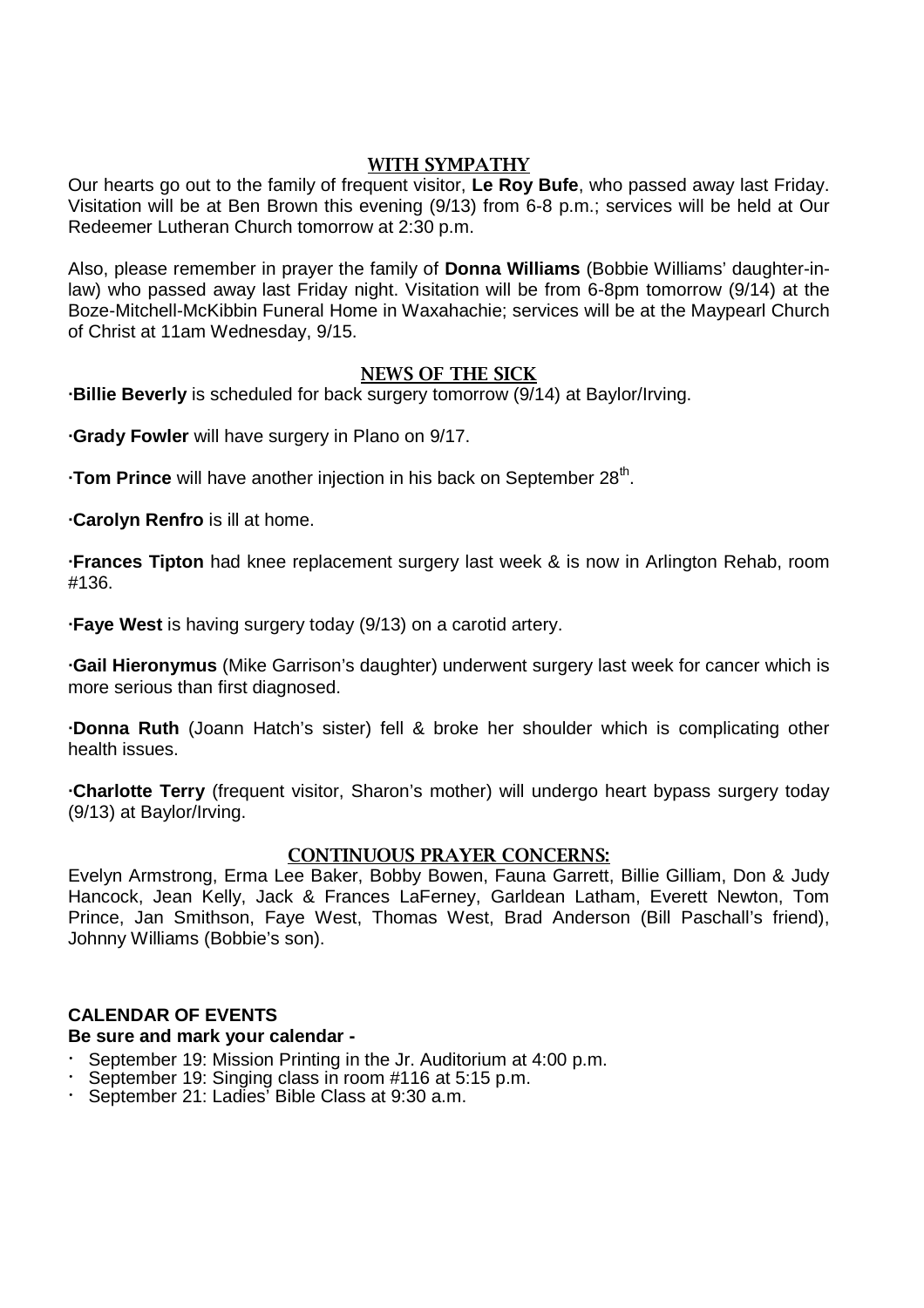**Front Table Rear Table Rear Table Rear Table Rear Table Rear Table Rear Table Rear Table Rear Table Rear Table Rear Table Rear Table Rear Table Rear Table Rear Table Rear Table Rear Table** Bill Matthews Robert Taylor Thomas Rathbun John Mayer Max Melton<br>Glen Kelly May Meith Vaughn Glen Kelly Brandon Howard Derrol Allen - Derrol Allen<br>Baker Brown Brown - Bill Paschall - Baker Mike Garrison<br>Dorris Walker

Keith Vaughn **A.M. SCRIPTURE READING**<br>
Derrol Allen **Carlo Andrew Control Allen** Bill Paschall Fund Brown Bill Paschall Hebrews 4:14-16 Bobby England

# **LORD'S TABLE/MORNING**<br> **Rear Table Street Boot SUNDAY A.M. PRAYERS**<br> **SUNDAY A.M. PRAYERS**

Purman Cofer **JC Ross** Journal Cofer 3. Thenry Seidmeyer<br>
Bill Matthews General Abbert Taylor<br>
Bill Matthews General Abbert Taylor<br>
Bill Matthews

#### **A.M. SONG LEADER**

Darrell Allen

#### **SUNDAY P.M. PRAYERS**

 Bill Matthews Stan Selby

#### **P.M. SCRIPTURE READING**

John Mayer

Isaiah 33:1-6

#### **P.M. SONG LEADER(S)**

Garl Latham (last song: Denzil Myers)

#### **LORD'S TABLE/EVENING**

Robert Ruckman

Thomas Rathbun

#### **COMMUNION TO SHUT-INS**

Garl Latham

#### **FOR THE RECORD: WEEK ENDING ATTENDANCE & BUDGET**

|                           | <b>Last Week</b> | <b>This Week</b> | YTD Avg. | Goal   |
|---------------------------|------------------|------------------|----------|--------|
| Sun. Class                | 93               | 77               | 84       | 125    |
| A.M. Worship              | 157              | 152              | 148      | 210    |
| P.M. Worship              | 90               | 75               | 78       | 112    |
| Wed. Class                | 71               | 74               | 79       | 110    |
| <b>Ladies Bible Class</b> |                  |                  | 28       | 30     |
| Contribution              | \$7379           | \$4912           | \$5322   | \$5433 |